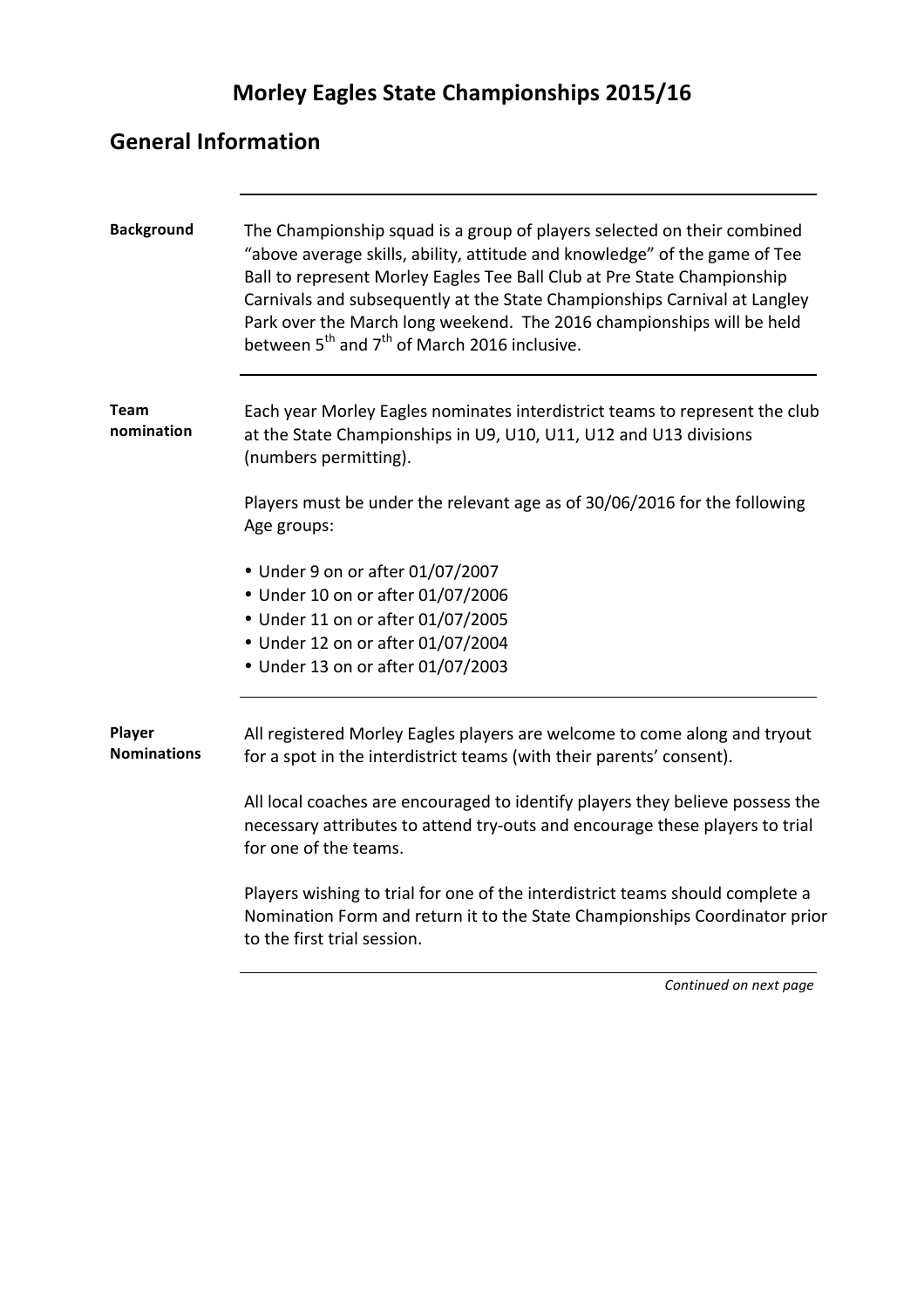## **General Information, Continued**

| <b>Selection</b><br><b>Process</b>    | The selection panel shall put all players through a series of skills and drills.<br>As different attributes are assessed on each day it is important that players<br>attend all tryout sessions to ensure a fair assessment of their abilities can be<br>obtained. The selection panel will select players they believe to be those<br>who most suit the desired requirements to represent each age group being<br>entered into the State Championships Carnival |
|---------------------------------------|------------------------------------------------------------------------------------------------------------------------------------------------------------------------------------------------------------------------------------------------------------------------------------------------------------------------------------------------------------------------------------------------------------------------------------------------------------------|
| <b>Training</b><br><b>Commitments</b> | Training will initially be once a week (prior to Christmas) and then twice a<br>week from January onwards. Typically training will be on Tuesday and Friday<br>nights for a period of $1.5 - 2$ hours per session. This will be advised by the<br>Coach on final selection day.                                                                                                                                                                                  |
|                                       | Where Interdistrict training clashes with local Club Team training, or some<br>other activity, players should discuss the situation with their coach and come<br>up with a compromise to ensure benefit for all. It is preferential that players<br>attend their individual team training.                                                                                                                                                                       |
| <b>Final Team</b><br><b>Selection</b> | Teams will be selected after the final tryout session and players will be<br>notified on the final day. Children who were unsuccessful in obtaining a<br>position on the final team will be informed personally.                                                                                                                                                                                                                                                 |
|                                       | No negotiations will be entered into once the final team is selected.                                                                                                                                                                                                                                                                                                                                                                                            |
| <b>Player Costs</b>                   | Due to costs associated with player/team enrolment as well as equipment<br>maintenance a fee of \$50.00 per child will be required to be paid within 2<br>weeks of final selection.                                                                                                                                                                                                                                                                              |
| <b>Volunteer</b><br>involvement       | We need the commitment from parents of our squad players to support the<br>kids and help the coaches and managers out whenever/however possible.                                                                                                                                                                                                                                                                                                                 |
|                                       | We do expect full support from parents for our Coaches, and any instances<br>that may be seen to bring the club into disrepute will not be tolerated,<br>unfortunately instances of such nature may result in you being asked not to<br>attend.                                                                                                                                                                                                                  |
|                                       |                                                                                                                                                                                                                                                                                                                                                                                                                                                                  |

*Continued on next page*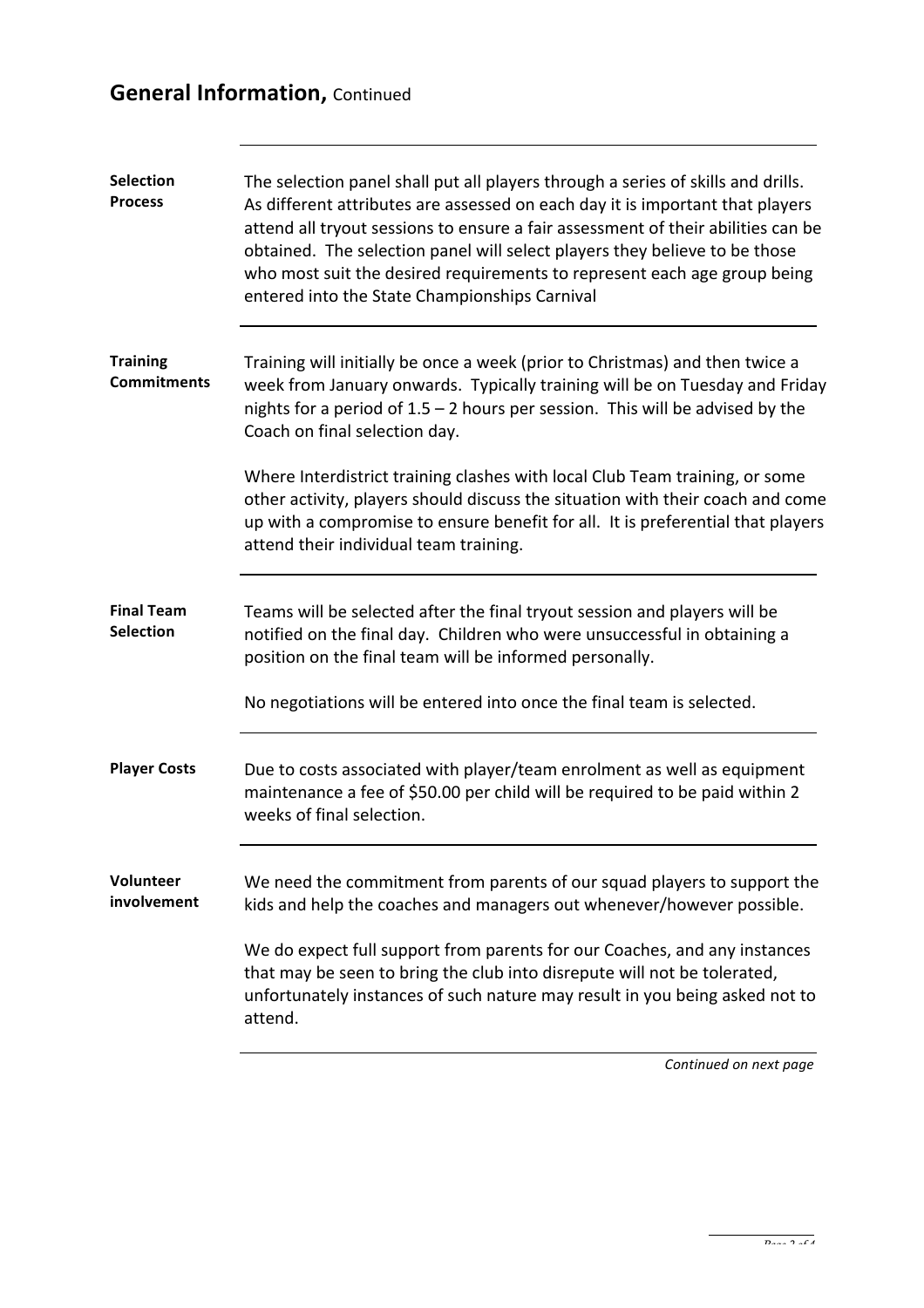#### **General Information, Continued**

Games and **Carnivals** As part of the preparation and lead up to the State Championships, the teams will attend two or three additional carnivals prior to the State Championships.

> The experience players gain from these carnivals is extremely invaluable as they assist players and Coaches in working out optimal team rotations.

Players are required to attend these carnivals where possible. Additional scratch matches may also be scheduled during the lead up to the State Championships Carnival.